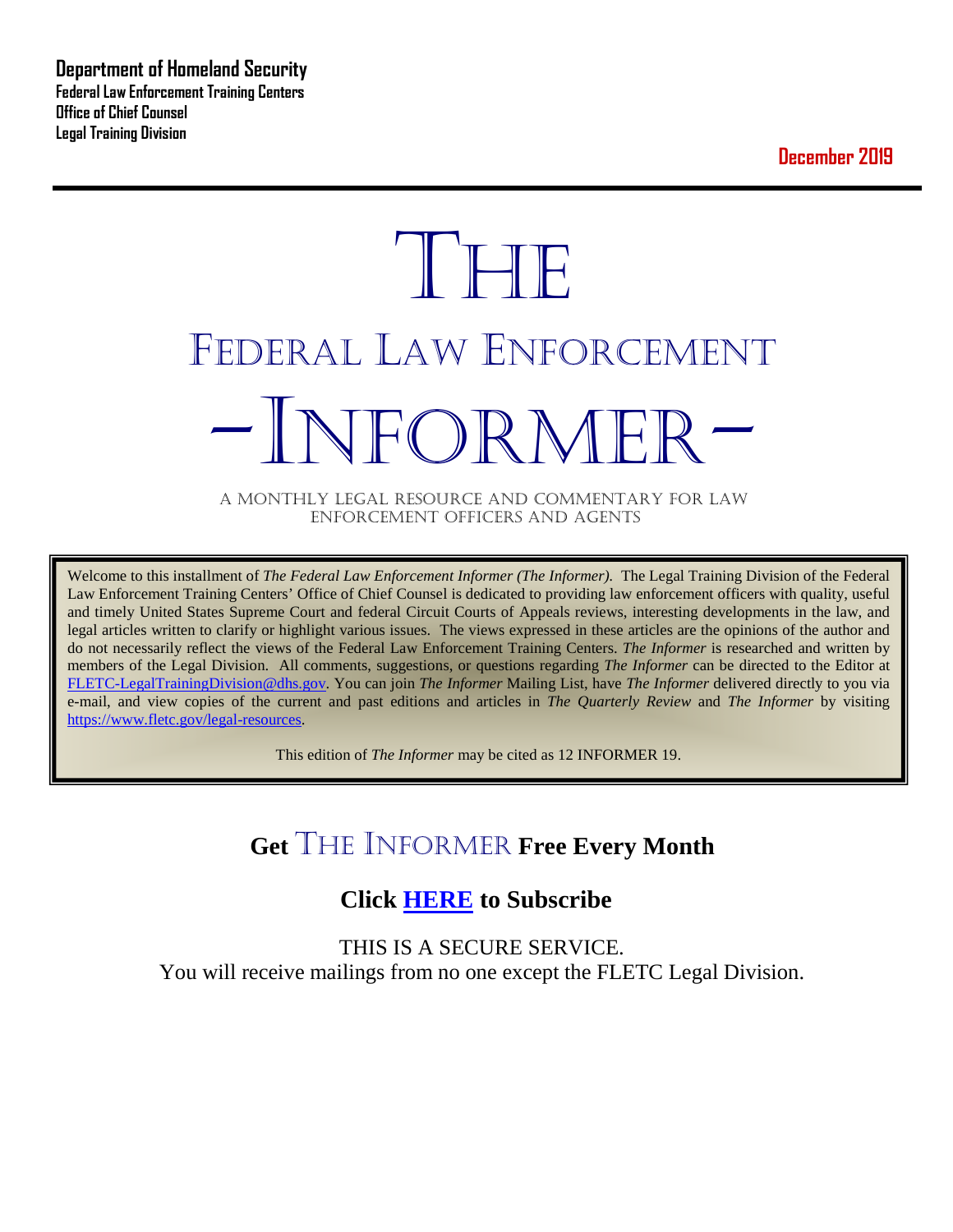# **The Informer – December 2019**

## **Case Summaries**

## **[Circuit Courts of Appeals](#page-3-0)**

### **[First Circuit](#page-3-1)**

| <b>United States v. Roman:</b> Whether a federal agent's search warrant affidavit contained<br>material misrepresentations and omissions made with reckless disregard for the truth 4          |
|------------------------------------------------------------------------------------------------------------------------------------------------------------------------------------------------|
| <b>United States v. Moran:</b> Whether the defendant's sister had the actual or apparent<br>authority to consent to the search of plastic bags belonging to the defendant that were            |
| <b>Fifth Circuit</b>                                                                                                                                                                           |
| Garza v. Briones: Whether officers were entitled to qualified immunity in a lawsuit<br>alleging excessive force for the shooting of a suspect who pointed a pistol at the officers,            |
| <b>Seventh Circuit</b>                                                                                                                                                                         |
| <b>United States v. Eatman:</b> Whether the use of handcuffs transformed an investigatory                                                                                                      |
| <b>Eighth Circuit</b>                                                                                                                                                                          |
| <b>United States v. Davis:</b> Whether the passenger in a rental vehicle had standing to object<br>to its search and whether the officer unreasonably extended the duration of a traffic stop9 |
| <b>Ninth Circuit</b>                                                                                                                                                                           |
| United States v. Ped: Whether it was reasonable for officers to believe that a parolee<br>still lived at the address provided to his probation officer three months earlier when they          |
|                                                                                                                                                                                                |
| <b>Tenth Circuit</b>                                                                                                                                                                           |
| <b>United States v. Williams:</b> Whether the warrantless search of the defendant's laptop                                                                                                     |

## **FLETC Office of Chief Counsel Podcast Series**

**Fundamentals of the Fourth Amendment – A 15-part podcast series that covers the following Fourth Amendment topics:** 

A Flash History of the Fourth Amendment What is a Fourth Amendment Search? What is a Fourth Amendment Seizure? Fourth Amendment Levels of Suspicion Stops and Arrests Plain View Seizures Mobile Conveyance (Part 1 and Part 2)

Exigent Circumstances Frisks Searches Incident to Arrest (SIA) Consent (Part 1 and Part 2) Inventories Inspection Authorities

**Click Here: <https://leolaw.podbean.com/>**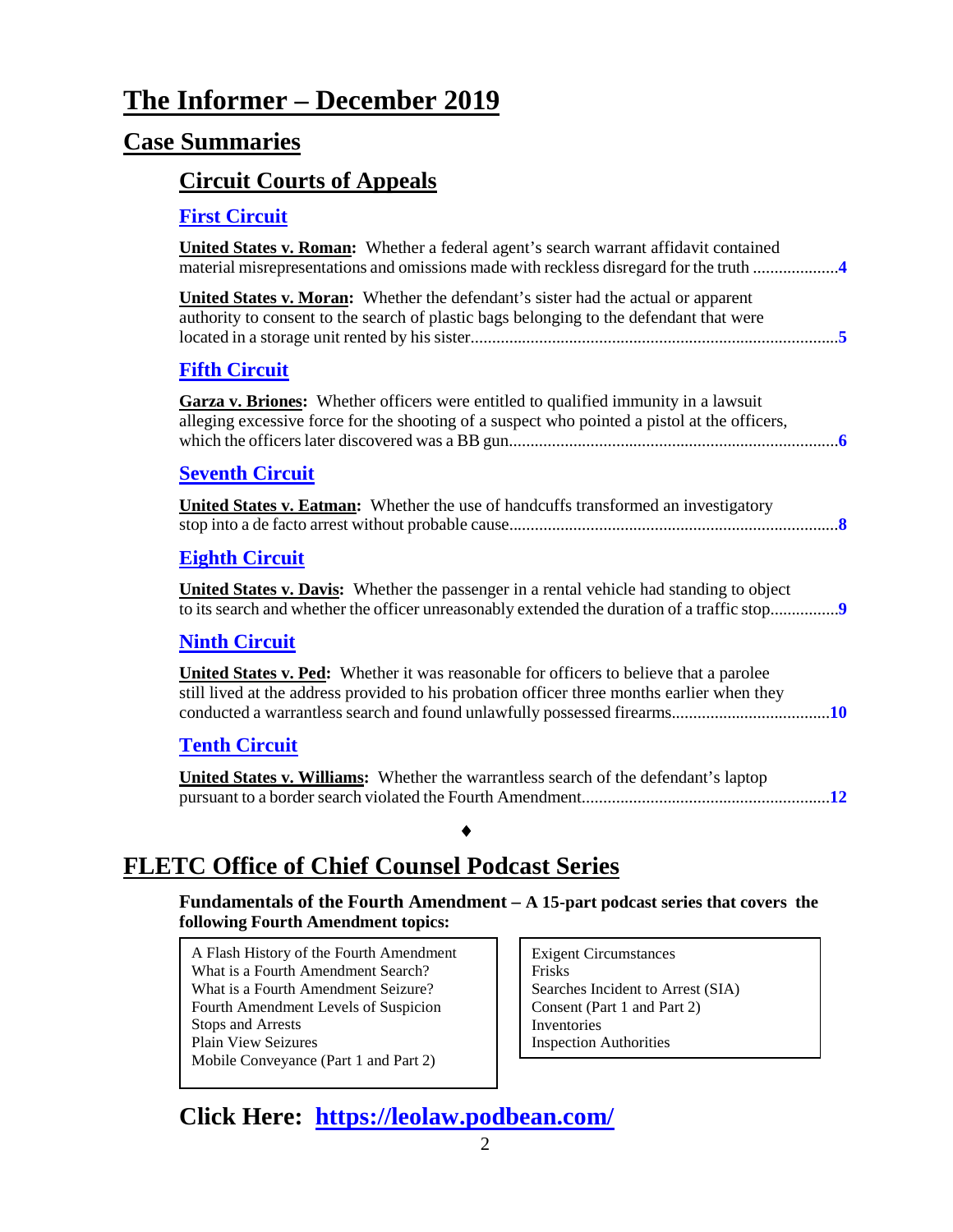## **FLETC Informer Webinar Schedule**

### **1. Law Enforcement Report Writing (1-hour)**

Presented by Mary M. Mara, Attorney-Advisor/Senior Instructor, Federal Law Enforcement Training Centers, Artesia, New Mexico.

The importance of a well-written police report cannot be overstated; it represents an officer's first, best, and sometimes only opportunity to clearly and plainly set forth all of the relevant facts of a case as well as the factors that went into the officer's decisionmaking process. While a well-written police report provides a solid foundation for subsequent criminal and civil litigation, a poorly written report can undermine an officer's credibility, sabotage criminal prosecution, and expose the officer and his or her department to scrutiny, criticism, and protracted civil litigation. This webinar will review the significance of effective report writing and offer tips to improve this critical skillset.

### **Wednesday, January 15, 2020: 3 p.m. EST / 2 p.m. CST / 1 p.m. MST / 12 p.m. PST**

**To participate in this webinar: <https://share.dhs.gov/artesia>**

### ♦

### **2. Deliberate Indifference and 109A Felonies (1-hour)**

Presented by Robert Duncan, Attorney-Advisor/Senior Instructor, Federal Law Enforcement Training Centers, Artesia, New Mexico.

Sexually based offenses, when committed in areas of federal jurisdiction such as in Indian County or federal enclaves, e.g. military installations and federal prisons, are known as 109A Felonies (Title 18 United States Code Chapter 109, which includes Sections 2231- 2237). This webinar will outline the elements of federal sexual offenses, distinguish between "acts" and "contact" as defined by 18 U.S.C. Section 2246, and discuss the intersection of 109A felonies and liability for "deliberate indifference" under the Eighth Amendment in a correctional setting.

### **Wednesday, January 29, 2020: 3 p.m. EST / 2 p.m. CST / 1 p.m. MST / 12 p.m. PST**

**To participate in this webinar: <https://share.dhs.gov/artesia>**

## **To Participate in a FLETC Informer Webinar**

**1.** Click on the link to access the Homeland Security Information Network (HSIN).

♦

- **2.** If you have a HSIN account, enter with your login and password information.
- **3.** If you do not have a HSIN account, click on the button next to "Enter as a Guest."
- **4.** Enter your name and click the "Enter" button.
- **5.** You will now be in the meeting room and will be able to participate in the event.
- **6.** Even though meeting rooms may be accessed before an event, there may be times when a meeting room is closed while an instructor is setting up the room.
- **7. If you experience any technical issues / difficulties during the login process, please call our audio bridge line at (877) 446-3914 and enter participant passcode 232080 when prompted.**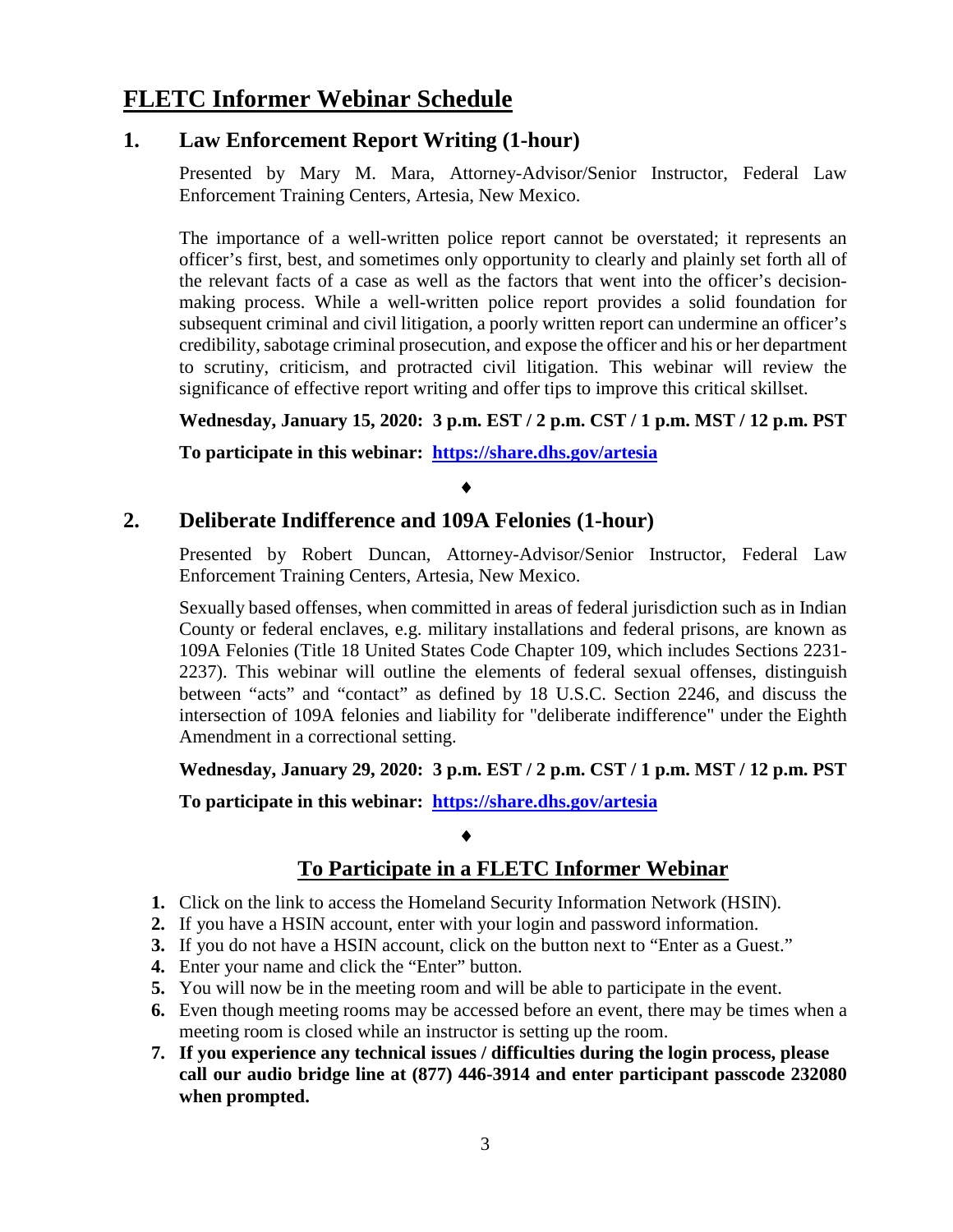# CASE SUMMARIES

# Circuit Courts of Appeal

## <span id="page-3-1"></span><span id="page-3-0"></span>**First Circuit**

### <span id="page-3-2"></span>**United States v. Roman, 942 F.3d 43 (1st Cir. 2019)**

Federal agents seized three kilograms of cocaine from an individual who subsequently agreed to work as a confidential source (CS) and provide information about a drug trafficking organization. In a written statement, the CS stated that the cocaine seized from him was delivered to his business located in Springfield, Massachusetts by Jamil Roman.

Approximately one week later, DEA Special Agent Smith joined the investigation. Agent Smith was not present when the CS gave his statement, was not informed of the existence of the statement, nor did any other DEA report reference the statement. After two months of investigating the drug trafficking organization, Agent Smith drafted an affidavit supporting search warrant applications for seven locations connected to the investigation. These locations included Roman's business, TWC, located in Holyoke, Massachusetts and his suspected primary residence located in Chicopee, Massachusetts. Based on the warrant affidavit, a magistrate judge issued search warrants, which were executed four days later. During the execution of the warrants, agents seized \$468,560 in cash, a firearm, and photographic identification documents.

The government charged Roman with two drug offenses. Roman filed a motion to suppress evidence seized by the government pursuant to the search warrants.

First, the district court granted Roman's motion to suppress the evidence seized from the search of his business, TWC. The district court found that Agent Smith's affidavit contained material misrepresentations and omissions made with reckless disregard of the truth, without which a finding of probable cause would not have been made. Specifically, the district court found that the CS's statement that he had received the drugs at Roman's Springfield business, not at TWC, was accurate, and Agent Smith's statement in the affidavit that the CS "would obtain kilogram quantities of cocaine" at TWC was false. In addition, the district court concluded that Agent Smith's failure to divulge the CS's original written statement was a material omission. Finally, the district court found that the statement in the affidavit that Roman was "a known cocaine trafficker" was "conclusory" and was not supported by any evidence.

As a result, the district court removed statements from the reformed affidavit for a lack of evidentiary support, to include that the CS "would obtain kilogram quantities of cocaine" at TWC and that Roman was "a known cocaine trafficker." The court also reformed the affidavit by altering statements that indicated that the drug transaction occurred at the CS's business address in place of the false statement that the transaction had occurred at TWC. In light of these changes, the district court held that the reformed affidavit failed to establish probable cause to search Roman's business, TWC.

Next, the district court held that the reformed affidavit did not support a finding of probable cause to search Roman's residence. The district court noted that the remaining information in the reformed affidavit did not create a sufficient link between criminal activity and Roman's home.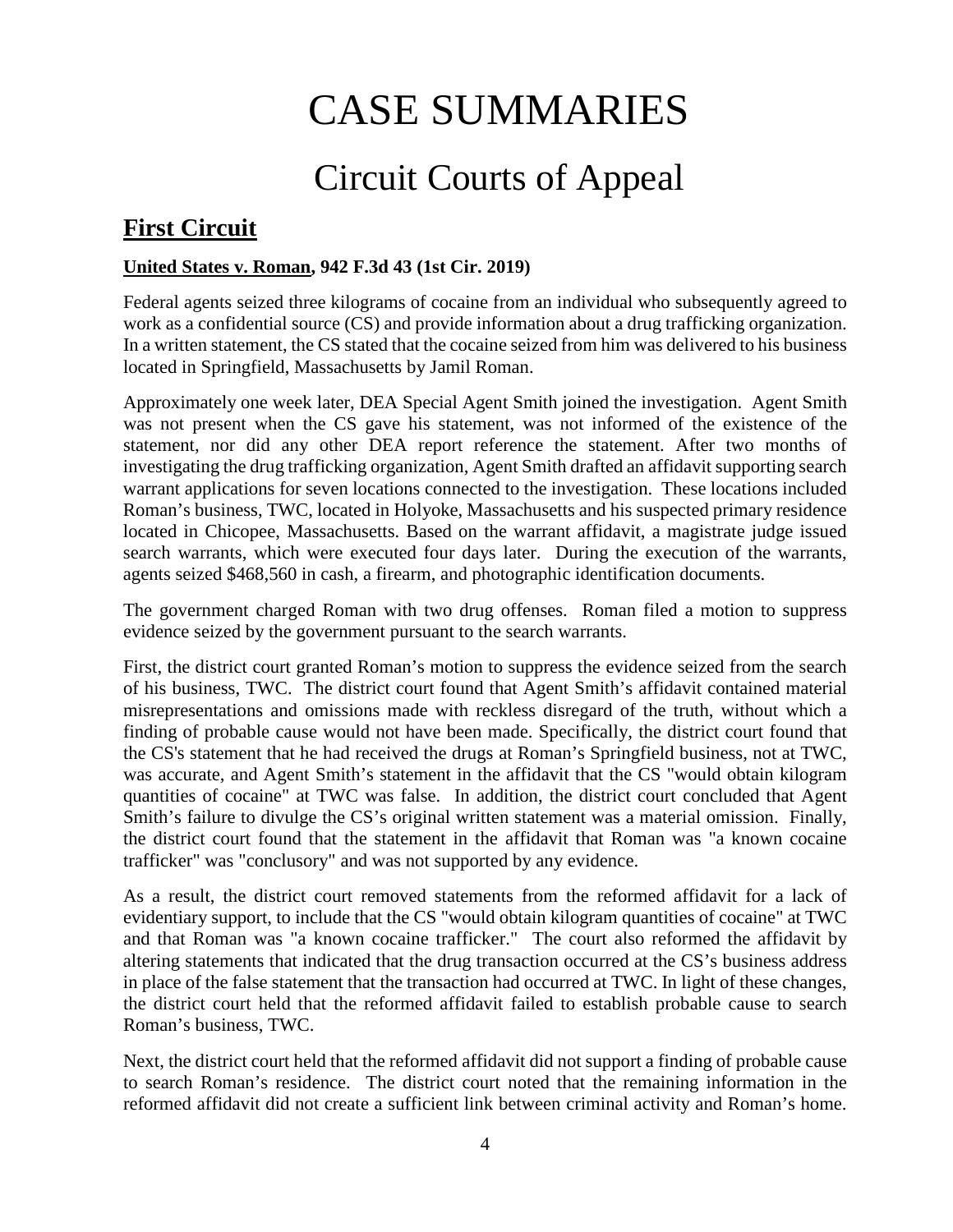Specifically, the district court found that the affidavit failed to include evidence of: the length of time Roman had engaged in drug trafficking; information that directly connected his residence with drug activity; nor any evidence that Roman ever had left or returned to his residence in connection with drug transactions. As a result, the district court suppressed the evidence seized from Roman's residence.

On appeal, the government argued that the reformed affidavit sufficiently established probable cause to search Roman's home.

The First Circuit Court of Appeals disagreed. The court held that an application for a warrant "must demonstrate probable cause to believe (1) a crime has been committed—the 'commission' element, and (2) enumerated evidence of the offense will be found at the place searched—the socalled 'nexus' element." Here, the court held that the reformed affidavit did not contain sufficient evidence to directly tie drug activity to Roman's residence. The court noted that affidavit lacked information from the CS or any other source connecting drug activity to Roman's home. Specifically, the CS did not indicate that he believed Roman conducted drug-related business from or kept drug-related evidence at the home, nor that any meetings of the conspiracy or drug deals had occurred there. Instead, the court found that the government's argument depended entirely on inferences in the affidavit made by Agent Smith, drawn largely from facts stricken by the district court. Consequently, as the reformed affidavit failed to establish probable cause to search Roman's residence, the court concluded the evidence seized during the search was properly suppressed by the district court.

For the court's opinion: [https://cases.justia.com/federal/appellate-courts/ca1/18-1914/18-1914-](https://cases.justia.com/federal/appellate-courts/ca1/18-1914/18-1914-2019-11-05.pdf?ts=1572987605) [2019-11-05.pdf?ts=1572987605](https://cases.justia.com/federal/appellate-courts/ca1/18-1914/18-1914-2019-11-05.pdf?ts=1572987605)

\*\*\*\*\*

#### <span id="page-4-0"></span>**United States v. Moran, 944 F.3d 1 (1st Cir. 2019)**

Police officers suspected that Bryan Moran was storing drugs in a storage unit that belonged to his sister Alysha. Officers accompanied Alysha to the storage unit where Alysha gave the officers consent to search. After Alysha opened the unit, she told the officers that several black, opaque plastic bags belonged to Bryan while the boxes containing Christmas decorations belonged to her. Although it was not clear whether Alysha gave express consent to search Bryan's bags, it was undisputed that she did not limit her consent or object to any portion of the search. The officers searched the plastic bags and discovered fentanyl.

The government charged Bryan Moran with possession with intent to distribute fentanyl. Moran filed a motion to suppress the fentanyl as fruit of an illegal search of the plastic bags, in violation of the Fourth Amendment. Moran argued that he had a reasonable expectation of privacy in the bags and that Alyssa had neither the actual nor the apparent authority to consent to their search. The district court disagreed and denied his motion. Moran appealed.

A third party may consent to the search another person's effects if the third party has "common authority" over the property to be searched. A third party has common authority if he or she has mutual use of the property. Consequently, the government was required to establish that the third party, Alysha, had mutual use of the contents of the bags to validate her consent to search.

Against this backdrop, the First Circuit Court of Appeals held that the government failed to provide any evidence that when Moran left his bags in Alysha's storage unit he had relayed to her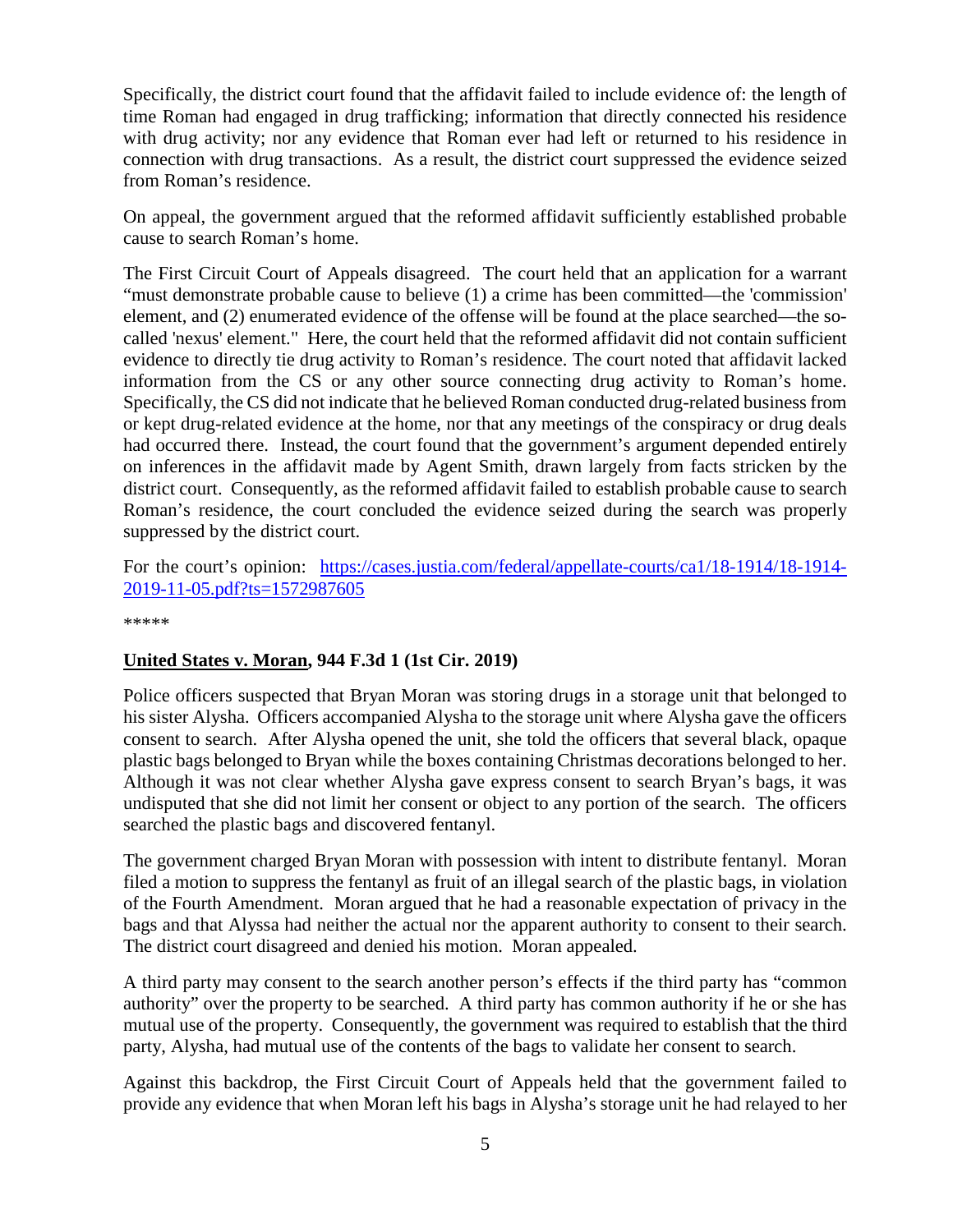that she could open the bags and gain access to their contents. The court added that Alysha had failed to demonstrate to the officers that she had mutual use of the content of the bags, despite the fact that she retained access to the bags within the storage unit. As a result, the court held that Alysha did not have actual authority to consent to a search of the bags.

The court further held that Alysha did not have apparent authority to consent to a search of the bags. When an officer obtains consent to search from a third party whom the officer reasonably, but mistakenly believes possesses common authority over the property, that consent will be valid, despite the fact that the fact that the third party lacked actual authority to give consent.

Here, the court held that the officers' belief that Alysha had authority to consent to a search of the bags was not objectively reasonable. The court noted that Alysha explicitly told the officers that the bags in the storage unit belonged to her brother. However, after obtaining this information, the officers did not attempt to clarify if Alysha had mutual use of the bags, which would have given her actual authority to consent to the search. The court's holding was in accord with the holdings of several other federal circuits, which suggested that when faced with ambiguous facts relating to a third party's authority to consent to search, officers should attempt to investigate further before relying on that consent.

For the court's opinion: [https://cases.justia.com/federal/appellate-courts/ca1/18-1876/18-1876-](https://cases.justia.com/federal/appellate-courts/ca1/18-1876/18-1876-2019-11-27.pdf?ts=1574886605) [2019-11-27.pdf?ts=1574886605](https://cases.justia.com/federal/appellate-courts/ca1/18-1876/18-1876-2019-11-27.pdf?ts=1574886605)

\*\*\*\*\*

## <span id="page-5-0"></span>**Fifth Circuit**

### <span id="page-5-1"></span>**Garza v. Briones, 943 F.3d 740 (5th Cir. 2019)**

At approximately 1:43 a.m., several police officers responded to a 911 call from a truck stop. The caller reported that a man, later identified as Tomas Garza, was sitting alone in front of the truck stop's bar playing with a pistol and holding what appeared to be a wine bottle and a plastic bag.

Officer Martinez arrived first and saw Garza holding a black handgun. Officer Martinez repeatedly ordered Garza to drop the gun; however, Garza did not do so. Instead, Garza continued to move the firearm around in different directions while making facial gestures at Officer Martinez. A short time later, other officers arrived and observed Officer Martinez ordering Garza to drop the gun. Garza did not acknowledge the officers and he did not drop the gun. The officers formed a semi-circle around Garza with their weapons drawn. Several patrol cars equipped with dash cameras were parked nearby with their flashing lights activated.

At approximately 1:49 a.m., an off-duty security guard from the truck stop told Lt. Rodman that Garza's pistol was a BB gun. He told Lt. Rodman he knew this because he had held the BB gun earlier that day. Lt. Rodman did not communicate this information to the other officers because he could not verify the information. The other officers believed that Garza's gun was real firearm.

At approximately 1:50 a.m., Garza raised his gun and pointed it in Officer Martinez's direction. Officer Martinez yelled at Garza to stop, but he did not do so. Officer Martinez fired his weapon at Garza. At that point, the other officers, believing that Garza was going to shoot at Officer Martinez, opened fire. The officers fired on Garza until he fell to the ground and stopped moving. The shooting lasted approximately eight seconds. Each officer fired at least one shot, 61 shots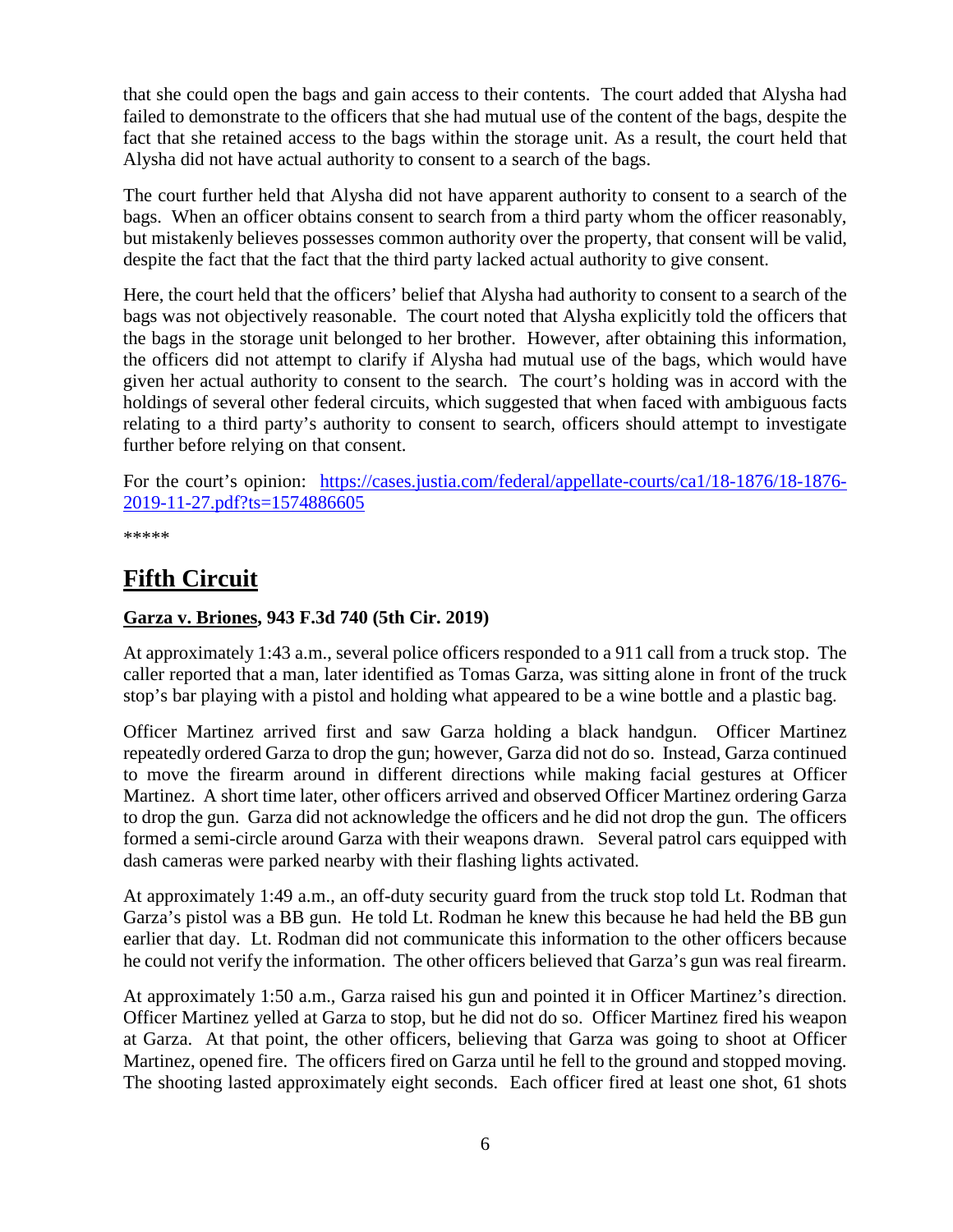were fired in total; Garza was struck by 18 of those shots. Garza died from his wounds. Dashcamera footage from the patrol cars confirmed that Garza had pointed his gun at Officer Martinez.

The plaintiff, an administrator of Garza's estate, sued the officers under 42 U.S.C. § 1983 claiming that the officers violated the Fourth Amendment by using excessive force against Garza. The officers filed a motion to dismiss the case based upon qualified immunity. After the district court granted the officers qualified immunity, the plaintiff appealed.

First, the plaintiff argued that a reasonable jury could have found that Garza never pointed his gun at the officers but was, instead, simply drinking alcohol and playing with a gun. The plaintiff based this argument on the following: alleged inconsistencies in the officers' recounted versions of the incident; a series of still photos showing that Garza's gun was not pointed at the officers; and a witness' account who claimed that Garza never pointed his gun at the officers.

While the court is generally required to accept the facts as alleged by the plaintiff when it determines whether officers are entitled to qualified immunity, the court is not bound to accept a plaintiff's version of the facts when those facts are "blatantly contradicted" and "utterly discredited by video recordings." In this case, the Fifth Circuit Court of Appeals found that the dash-camera footage, which confirmed the officers' account of the incident, directly contradicted the plaintiff's account. The court added that even if the video evidence did not directly contradict the plaintiff's version, a reasonable officer in any of the defendants' shoes would have believed that Garza posed a serious threat to their safety, regardless of the direction in which he pointed the gun before the officers shot him.

Second, the plaintiff argued that the officers' use of force was unreasonable because Garza was wearing headphones and listening to music; therefore, he was unable to hear the officers' commands to drop the gun.

The court disagreed. The court stated that the relevant question was not why, subjectively, Garza did not comply with the officers' commands to drop the gun, but instead, whether the officers' belief that Garza posed a threat of serious physical harm was objectively reasonable. Even if Garza could not hear the officers, the court found that it was not reasonable to suggest that he was not aware of the presence of more than a dozen officers with their firearms drawn and squad cars with lights flashing surrounding him. Regardless of why Garza did not drop the gun, the court held that it was objectively reasonable for the officers to conclude that his non-compliance was a threat to their safety.

Third, the plaintiff claimed that it was unreasonable for the officers to shoot Garza until they could determine that Garza, not Officer Martinez, fired the first shot.

Again, the court disagreed. The court noted, "the law does not require officers in a tense and dangerous situation to wait until the moment a suspect uses a deadly weapon to act to stop the suspect."

Finally, the plaintiff argued that the number of shots fired and the number of times Garza was struck by gunfire, by themselves, were enough to render the officers' use of force unreasonable.

The court rejected this argument. The court cited [Plumhoff v. Rickard,](https://www.supremecourt.gov/opinions/13pdf/12-1117_1bn5.pdf) in which the Supreme Court held that "if police officers are justified in firing at a suspect in order to end a severe threat to public safety, the officers need not stop shooting until that the threat has ended. In this case, the officers stopped firing when Garza fell to the ground and was no longer a threat. The fact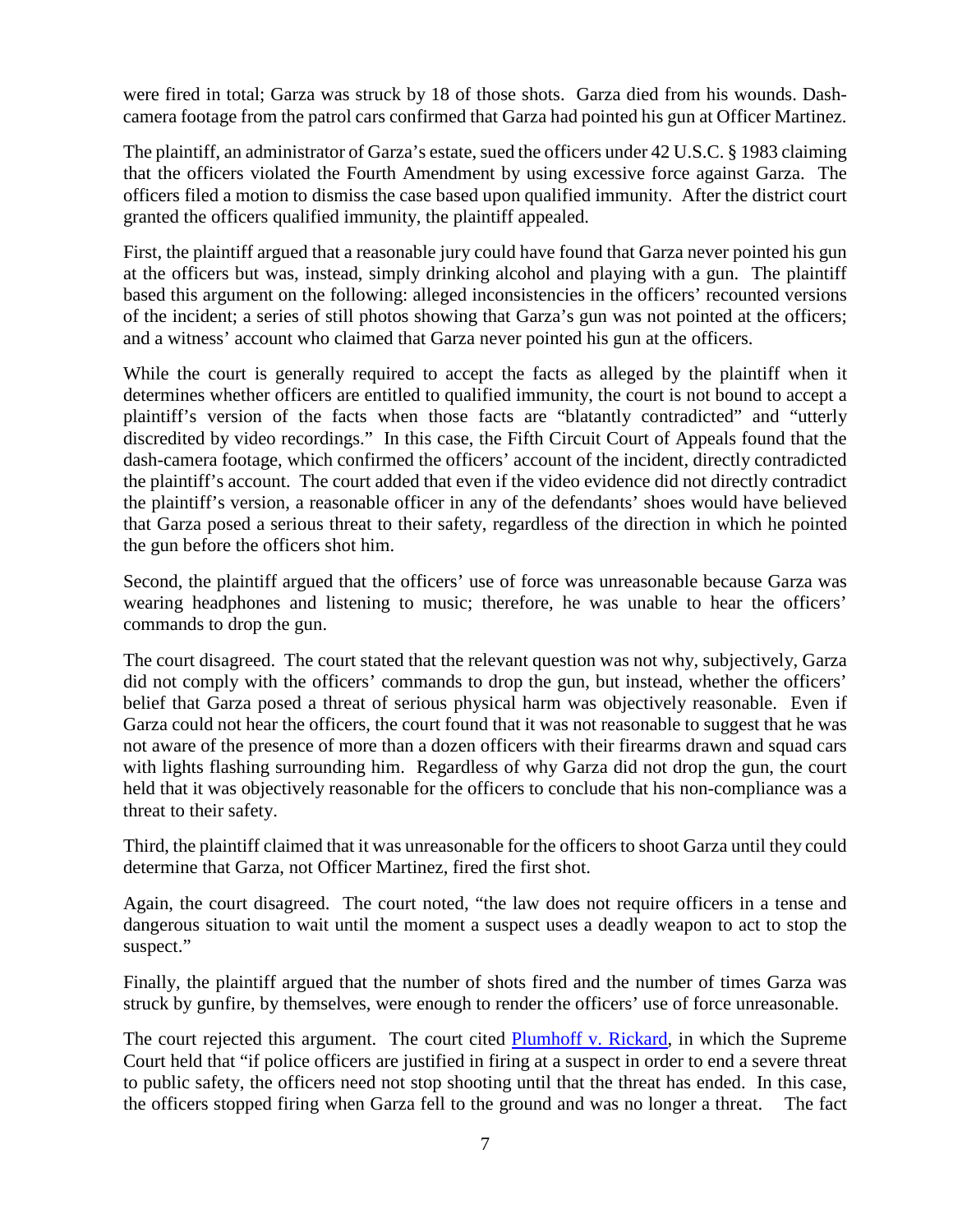that the officers fired 61 shots in eight seconds, by itself, did not render the use of force objectively unreasonable.

The court recognized that even though the officers learned after the shooting that Garza was holding a BB gun, the gun's appearance was almost indistinguishable from a handgun. In addition, the court commented that even though the security guard told Lt. Rodman that Garza's pistol was a BB gun, Lt. Rodman did not have enough time to verify this information before Garza pointed his pistol at the officers. Consequently, the court held that the totality of the circumstances established that it was reasonable for the officers to believe that Garza posed a serious threat to them; therefore, the officers did not violate the Fourth Amendment by shooting him.

For the court's opinion: [https://cases.justia.com/federal/appellate-courts/ca5/18-40982/18-](https://cases.justia.com/federal/appellate-courts/ca5/18-40982/18-40982-2019-11-25.pdf?ts=1574728214) [40982-2019-11-25.pdf?ts=1574728214](https://cases.justia.com/federal/appellate-courts/ca5/18-40982/18-40982-2019-11-25.pdf?ts=1574728214)

\*\*\*\*\*

## <span id="page-7-0"></span>**Seventh Circuit**

### <span id="page-7-1"></span>**United States v. Eatman, 942 F.3d 344 (7th Cir. 2019)**

Four police officers were dispatched to a domestic disturbance at an apartment building. The dispatch to the officers reported that Micha Eatman: had physically assaulted his girlfriend, was trying to gain access to her apartment, had the means to evade law enforcement, and that he might have a gun.

When the officers arrived, they saw Eatman pounding on the door to an apartment demanding entry. The officers ordered Eatman to back away from the door and put his hands on the wall. After Eatman complied, one of the officers frisked Eatman and found a loaded handgun in his waistband. The officer seized the handgun and handcuffed Eatman.

The officers interviewed Eatman's girlfriend, who refused to sign a criminal complaint against him. When the officers asked Eatman if he had a Firearm Owners Identification card or a concealand-carry license, Eatman told the officers the gun belonged to his girlfriend and that he took it to keep it away from their children. The officers transported Eatman to the police station, where a background check revealed that Eatman was a convicted felon. The government charged Eatman with unlawful possession of a firearm by a felon.

Eatman filed a motion to suppress the handgun. Eatman argued that the officers lacked reasonable suspicion to believe that he was armed and dangerous; therefore, the frisk violated the Fourth Amendment. Eatman further argued that the officers arrested him without probable cause when they handcuffed him without knowing whether he could lawfully possess the handgun.

The district court disagreed and denied Eatman's motion. On appeal, Eatman conceded that the officers had reasonable suspicion to frisk him. However, Eatman argued that he was arrested upon being handcuffed and, at that moment, the officers did not have probable cause. Eatman claimed that because his prior felony convictions were only discovered as a result of this illegal arrest, his status as a felon should have been suppressed.

The Seventh Circuit Court of Appeals disagreed. In [Terry v. Ohio,](https://supreme.justia.com/cases/federal/us/392/1/) the Supreme Court held that police officers may conduct investigatory stops of individuals based on reasonable suspicion of criminal activity, a standard lower than probable cause. In addition, police officers may use "reasonable means to effectuate an investigatory stop, including but not limited to the use of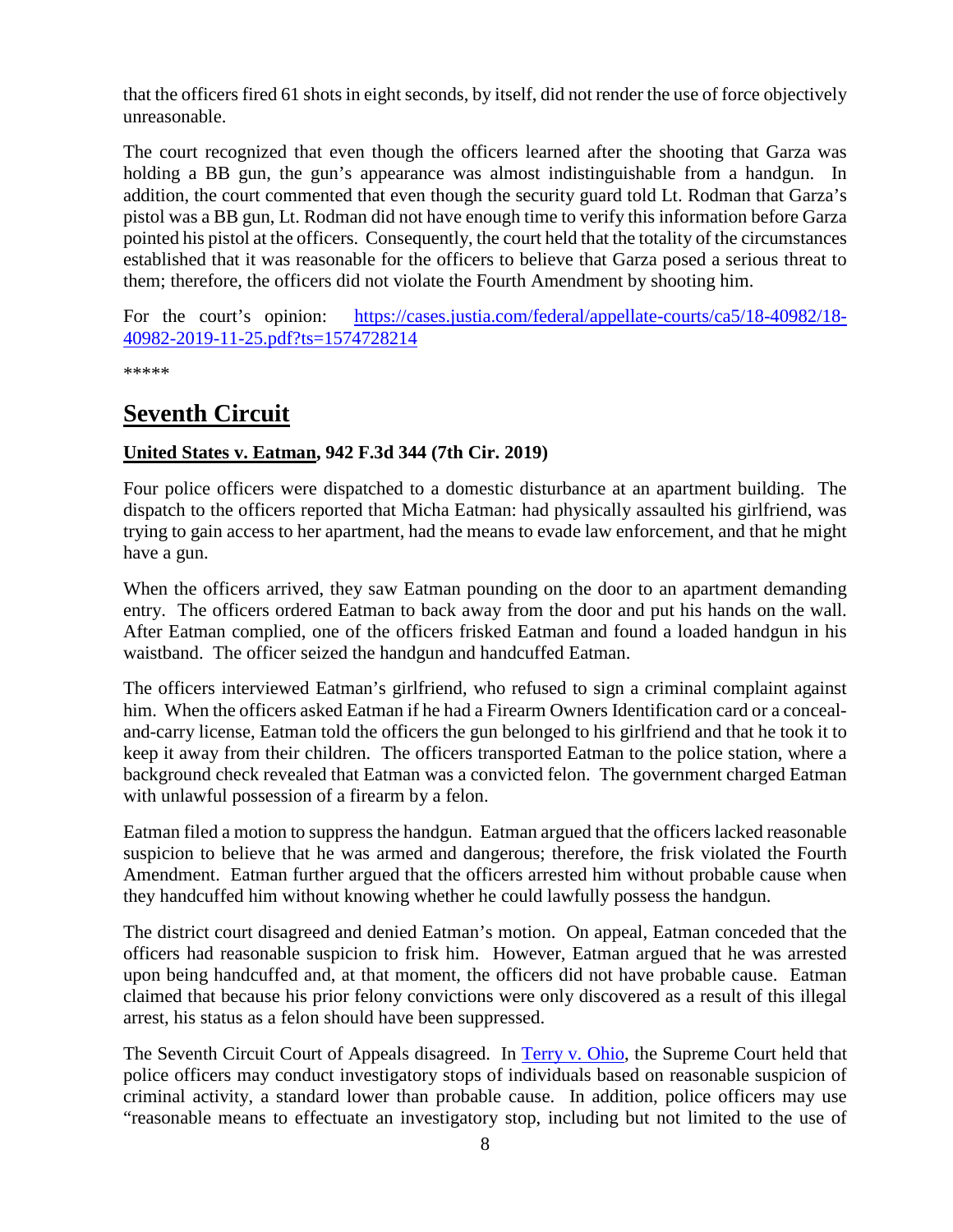handcuffs." While handcuffing a suspect does not automatically mean that the suspect is under arrest, the use of handcuffs during an investigatory stop must be reasonable.

In this case, the court held that the use of handcuffs was reasonable and did not constitute an arrest because the officers had reason to believe Eatman might be combative or try to escape given that he had allegedly assaulted his girlfriend. The fact that the officers handcuffed Eatman after seizing the handgun did not eliminate the further need to control a volatile situation to allow the officers to speak to the girlfriend. The court agreed with the district court, which held that Eatman's arrest occurred only after he could not produce registration for the handgun.

For the court's opinion: [https://cases.justia.com/federal/appellate-courts/ca7/18-2525/18-2525-](https://cases.justia.com/federal/appellate-courts/ca7/18-2525/18-2525-2019-11-01.pdf?ts=1572642016) [2019-11-01.pdf?ts=1572642016](https://cases.justia.com/federal/appellate-courts/ca7/18-2525/18-2525-2019-11-01.pdf?ts=1572642016)

\*\*\*\*\*

## <span id="page-8-0"></span>**Eighth Circuit**

### <span id="page-8-1"></span>**United States v. Davis, 943 F.3d 1129 (8th Cir. 2019)**

A police officer stopped a vehicle near Onawa, Iowa for speeding. As the officer approached the vehicle, he encountered Noah Pope, the driver, and Dylan Davis, asleep in the passenger seat. The officer asked both men for their licenses and the vehicle registration. Pope told the officer that they did not have a registration for the vehicle because it was a rental car. Pope also told the officer that he did not have a copy of the rental agreement and that a friend had rented the car for them in Georgia. Pope stated that the vehicle was due back the next day and that neither man was listed on the rental agreement. As Pope rummaged through his backpack in an attempt to locate his driver's license, the officer saw several small baggies in Pope's backpack. The officer noticed that Pope was nervous, shaky, and breathing heavily and suspected that Pope was trying to hide a baggie from view.

When the officer noticed a long gun-case in the backseat, he asked the men what it contained. Davis told the officer that the case contained a "nine millimeter" and gave the officer consent to examine the weapon. The officer opened the case and found a loaded pistol. When asked why he was traveling with a gun, Davis told the officer that he did not want to leave it in his own car at home. The officer took the pistol, Pope's driver's license, and Davis' information to his patrol vehicle to request a check on each item from dispatch. In addition, the officer contacted the rental company and asked that a representative authorize a tow request, which in turn would permit the officer to conduct an inventory search of the vehicle.

After the officer issued Pope a speeding ticket, he told Pope and Davis that the vehicle would be towed at the request of the rental company. The officer directed the men to exit the vehicle and with the assistance of another officer commenced an inventory search. During the search, the officer found a glass pipe under the driver's seat which contained methamphetamine residue. The officer then arrested Pope and Davis. The officer continued searching the vehicle and found methamphetamine, marijuana, and drug paraphernalia.

The government charged Davis with a several criminal violations. Davis filed a motion to suppress the evidence seized from the vehicle. The district court granted Davis' motion. The district court held that: (1) the officer violated the Fourth Amendment by unreasonably prolonging the duration of the traffic stop without reasonable suspicion; and (2) by searching the vehicle pursuant to an unlawful pretextual inventory. On appeal, the government did not challenge the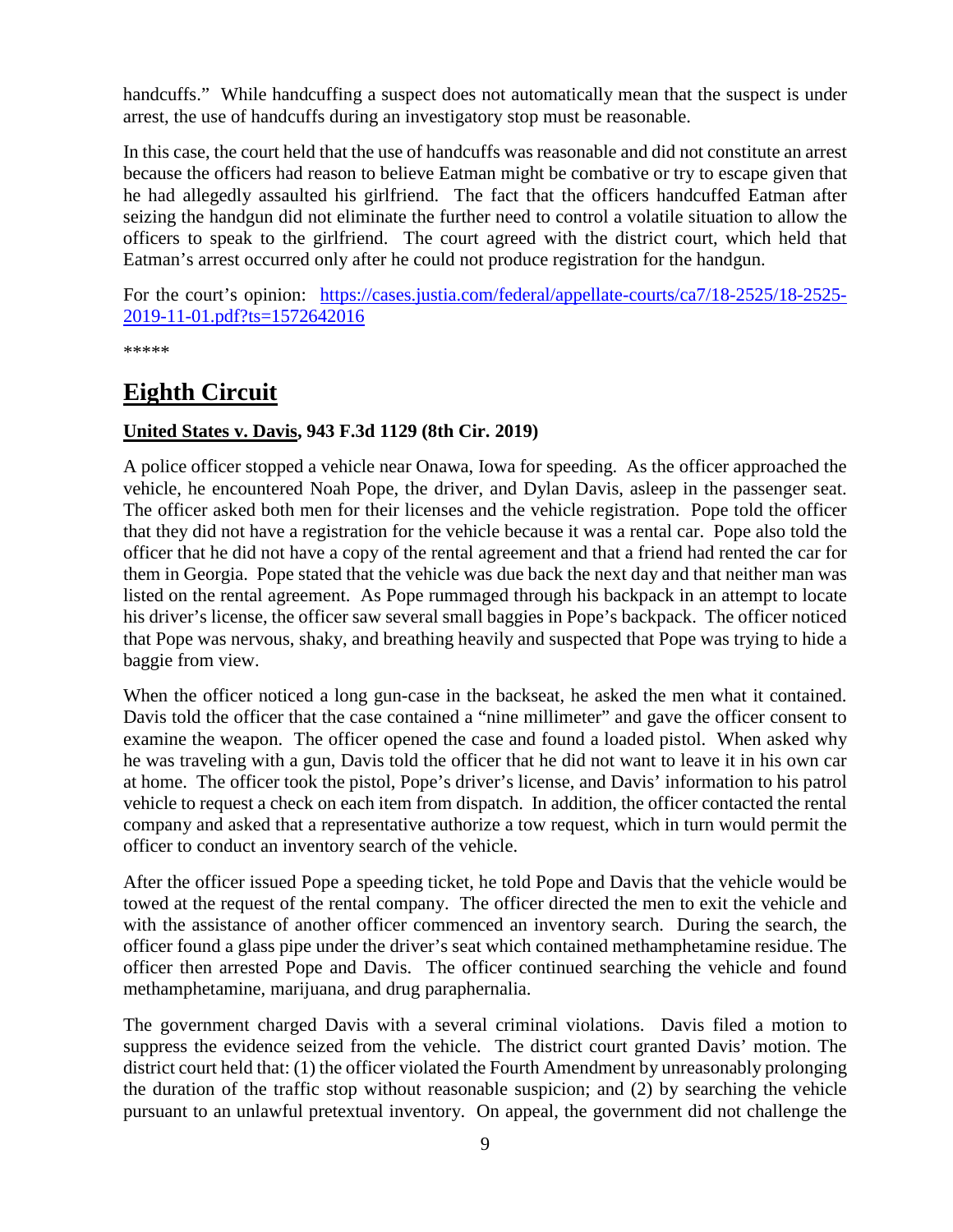district court's finding that the inventory search was pretextual but instead argued that Davis lacked standing to object to the search of the vehicle.

While the Fourth Amendment prohibits unreasonable searches and seizures, only individuals who possess a reasonable expectation of privacy in the place to be searched may bring a Fourth Amendment challenge. Generally, a passenger in a vehicle who does not claim a property or possessory interest in the vehicle lacks a reasonable expectation of privacy in that vehicle. As a result, even where a search violates the Fourth Amendment, a passenger without such an interest in the vehicle cannot challenge its search or suppress any evidence thereby discovered.

The Eighth Circuit Court of Appeals found the following facts: (1) at the time of the stop, Davis was asleep in the passenger seat; (2) Davis did not have a driver's license; (3) Davis did not claim to have driven the vehicle; (4) Davis had not been permitted to drive the vehicle or exercise control over the vehicle in any way. Consequently, the court held that as a passenger without a property or possessory interest, Davis did not have a reasonable expectation of privacy in the vehicle.

Next, the court recognized that while Davis lacked standing to challenge the search, he could challenge the stop. Specifically, if Davis could establish that he was unreasonably seized during the stop and then show that the unlawful stop caused the officer to conduct the unlawful pretextual inventory search, the evidence discovered in the vehicle may be suppressed.

When an officer conducts a traffic stop, everyone in the vehicle is seized under the Fourth Amendment, not just the driver. In addition, the duration of a traffic stop is limited to the time required to complete the purpose of the stop. However, the duration of the stop may be extended beyond this time if the officer develops reasonable suspicion of criminal activity.

Here, the court held that within ten minutes of encountering Pope and Davis, the officer established reasonable suspicion that the men were engaged in drug trafficking. First, Pope had several small baggies in his backpack, one of which he appeared to try hiding from the officer. Second, Pope was extremely nervous. Third, neither Pope nor Davis was listed on the vehicle's rental agreement and the person that rented the vehicle was not present. Fourth, the vehicle contained a loaded firearm. Based on the totality of the circumstances, the court held that the officer established reasonable suspicion to extend the duration of the traffic stop; therefore, Davis was not unreasonably seized in violation of the Fourth Amendment.

For the court's opinion: [https://cases.justia.com/federal/appellate-courts/ca8/18-2975/18-2975-](https://cases.justia.com/federal/appellate-courts/ca8/18-2975/18-2975-2019-11-27.pdf?ts=1574872223) [2019-11-27.pdf?ts=1574872223](https://cases.justia.com/federal/appellate-courts/ca8/18-2975/18-2975-2019-11-27.pdf?ts=1574872223)

\*\*\*\*\*

## <span id="page-9-0"></span>**Ninth Circuit**

### <span id="page-9-1"></span>**United States v. Ped, 943 F.3d 427 (9th Cir. 2019)**

In April 2016, Nicholas Wilson was released from the custody of the California Department of Corrections and placed on post-release community supervision, a status similar to parole. The terms of Wilson's supervision permitted officers to search Wilson's "residence [or] any other property under [his] control . . . without a warrant day or night." Upon his release, Wilson told his probation officer that he lived at his family home on Eliot Street in Santa Paula, California. Wilson's mother and his brother, Anthony Ped, also lived in the home. On two subsequent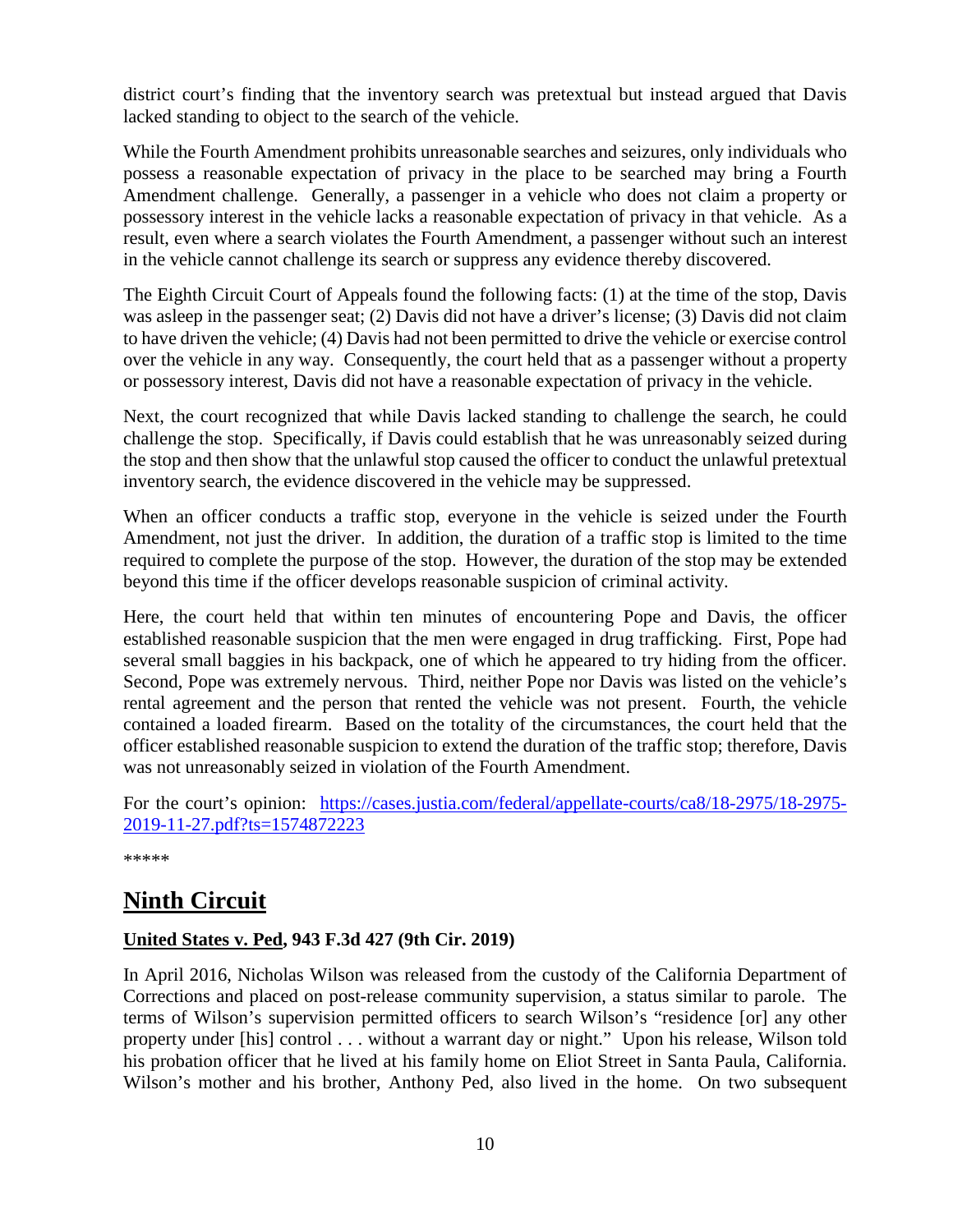occasions, police officers went to the Eliot Street home and spoke to Wilson's mother, who confirmed that Wilson lived there.

In June 2016, Wilson's probation officer provided the Santa Paula Police Department with a list of names and addresses of persons living in Santa Paula who were subject to supervision. The list included Wilson and the Eliot Street address. The next day, however, Wilson was arrested on unrelated charges and held at the Ventura County Jail, where he remained for three months. Upon his release, Wilson told his probation officer that he would be living in Newbury Park, California. The probation officer did not verify the new address, nor did he update the list he had previously given the Santa Paula Police Department.

Approximately ten days after Wilson's release, officers of the Santa Paula Police Department randomly selected Wilson for a routine search of individuals on supervised release. Not knowing of Wilson's move to Newbury Park, the officers went to the Eliot Street address. As the officers approached the house, they heard a commotion inside, pushed open the door, and saw Ped holding a methamphetamine pipe. Both Ped and his mother told the officers that Wilson no longer lived there. The officers did not believe Ped nor his mother and searched the residence, finding seven firearms. Ped admitted that the weapons were his and that he had previously been convicted of a felony.

The government charged Ped with several criminal offenses, including possession of a firearm by a felon. Ped filed a motion to suppress the evidence discovered in his house. Ped argued that it was unreasonable for the officers to believe that Wilson lived in the Eliot street residence based on probation officer's list that was three months old. The district court denied Ped's motion and he appealed.

Parolees have a diminished expectation of privacy and they may be subject to warrantless searches of their homes without a warrant or suspicion that they are involved in criminal activity. This diminished expectation of privacy exists even if other people live in the parolee's house. However, to protect the interests of third parties, "officers must have probable cause to believe that the parolee is a resident of the house to be searched."

In this case, the Ninth Circuit Court of Appeals held that the officers had probable cause to believe that Wilson lived at the Eliot Street address when they searched it. The court found that the most significant circumstance establishing probable cause was the list provided to the police by the probation officer, which stated that Wilson had reported living at the Eliot Street address. The court recognized that at some point, a reported address would become so old that it would no longer be reasonable for officers to rely on it. However, in this case, the officers had no reason to believe that Wilson's reported address suggested that it was likely to be transitory. In addition, the court concluded that, given the timeframe, it was reasonable for the officers to believe that Wilson still lived at the Eliot Street address

Finally, although Wilson told his probation officer a few days before the search that he would be living in Newbury Park, the officers conducting the search did not know this. The court noted that an assessment of probable cause takes into account "the totality of the circumstances known to the officers at the time of the search." Although the officers could have conducted additional inquiries to confirm that Wilson still lived at the Eliot Street address, the court held that they were not required to do so in this case because they reasonably relied on the list provided by the probation officer. Citing the Supreme Court in [Heien v. North Carolina,](https://www.oyez.org/cases/2014/13-604) the court noted that "to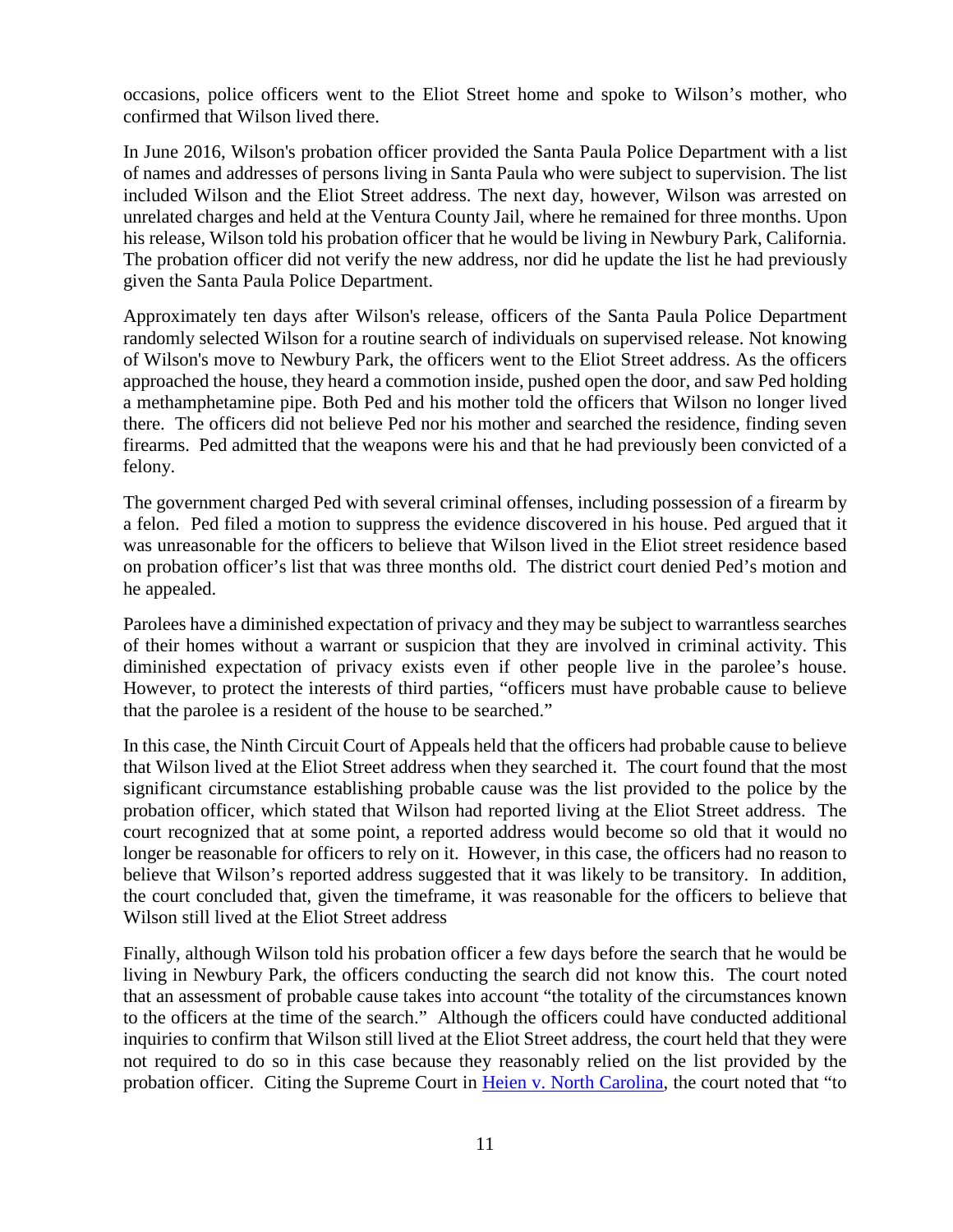be reasonable is not to be perfect, and so the Fourth Amendment allows for some mistakes on the part of government officials."

Ped further argued that even if the officers had probable cause when they arrived at the Eliot Street address, it was unreasonable for them to search the residence after he and his mother told the officers that Wilson no longer lived there.

Again, the court disagreed. As long as the officers had information establishing probable cause, the court held that the officers were entitled to proceed unless "presented with convincing evidence that the information they had relied upon was incorrect."

The court found that neither Ped's nor his mother's statements were "convincing evidence," as neither provided an alternate address for Wilson. Further, Ped's efforts to discourage the search occurred moments after having been discovered with a methamphetamine pipe, constituting a viable motive to fabricate. The court concluded that these statements did not undermine the information that the officers had previously received.

For the court's opinion: [https://cases.justia.com/federal/appellate-courts/ca9/18-50179/18-](https://cases.justia.com/federal/appellate-courts/ca9/18-50179/18-50179-2019-11-15.pdf?ts=1573841013) [50179-2019-11-15.pdf?ts=1573841013](https://cases.justia.com/federal/appellate-courts/ca9/18-50179/18-50179-2019-11-15.pdf?ts=1573841013)

\*\*\*\*\*

## <span id="page-11-0"></span>**Tenth Circuit**

### <span id="page-11-1"></span>**United States v. Williams, 942 F.3d 1187 (10th Cir. 2019)**

In August 2015, United States Department of Homeland Security Special Agent Kyle Allen received a letter stating that Derrick Williams, an American citizen, had been arrested in Germany for violating weapons laws. In addition, the letter stated that it was unclear how Williams entered Germany in 2015 as he had been banned from the country in 2011 after being discovered living there on an expired visa. According to the letter, Williams' ban extended through the Schengen Area, which is an area comprised of 26 European states that have abolished all passport and other types of border control at their mutual borders. Despite this ban, Williams told German law enforcement in 2015 that he had already travelled through Belgium, France, Iceland, and the Netherlands, all Schengen member states, and that he planned to travel to Morocco next.

Based on the information contained in this letter, SA Allen began investigating Williams and discovered that Williams had domestic felony convictions for trespassing, unlawful use of a financial instrument, fraud, and escape. The escape charge arose when Williams fled the United States in 2007 while serving a community corrections sentence. Williams was convicted of these offenses in 2011 after being deported from Germany to the United States.

On November 13, 2015, terrorist cells operating in France and Belgium launched a large-scale attack in Paris, France. The terrorists, who claimed allegiance to the Islamic state, were of Moroccan descent. Subsequently, SA Allen's supervisors requested that he review his open investigations. Accordingly, SA Allen reviewed Williams' file and, though he did not have specific information linking Williams to terrorist activity, he placed a "lookout" on Williams in the United States Customs and Border Patrol (CBP) enforcement system.

On November 24, 2015, Williams boarded an international flight in Paris bound for the Denver International Airport (DIA). While going through customs at DIA, Williams' passport triggered multiple "lookout" alerts in the CBP enforcement system. As a result, CBP officers escorted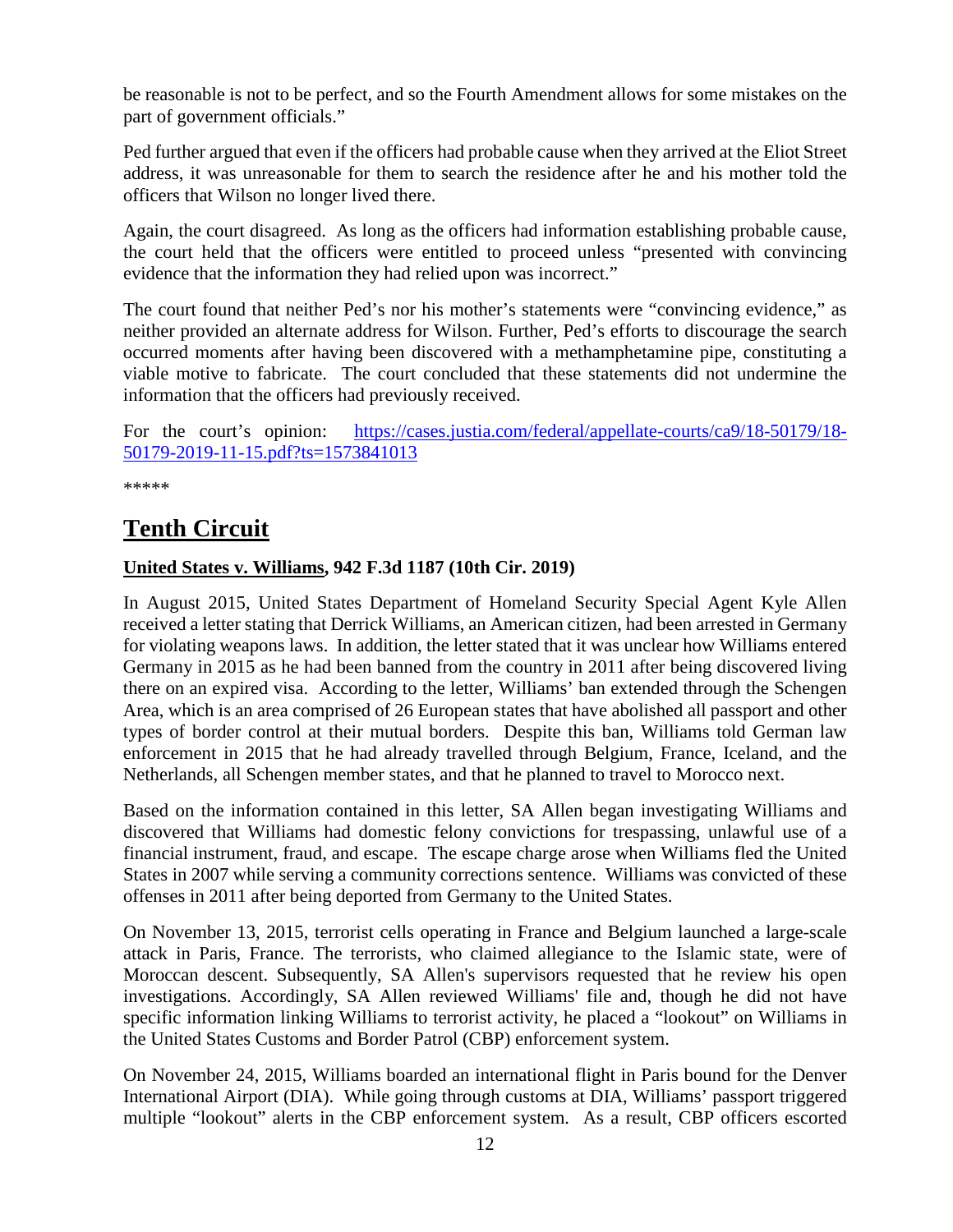Williams to DIA's secondary screening area and notified SA Allen. Prior to arriving at DIA to interview Williams, SA Allen reviewed Williams' customs declaration form. SA Allen noticed that Williams had not listed Germany as one of the countries visited but instead had only listed Belgium, France, and Morocco.

During the interview, SA Allen repeatedly asked Williams if he had traveled to other European countries not listed on his customs declaration form. Williams was evasive and never admitted to having been in Germany. Williams also gave vague answers concerning his time in Belgium. At the end of the interview, SA Allen told Williams that his electronic devices, a laptop and a smartphone, would be searched. When SA Allen asked for the devices' passwords, Williams refused to provide them. Afterward, two forensic computer specialists unsuccessfully attempted bypass password requirements and login to Williams' devices. Consequently, SA Allen told Williams that his devices would need to be taken to another site and would be returned to him later. SA Allen asked Williams where the devices should be returned and Williams gave his address as 3333 Curtis Street. SA Allen noticed this address did not match the address that Williams had listed as his home address on the customs declaration form nor his most recent passport application. SA Allen allowed Williams to leave.

The next day, a computer forensics agent used a software program to bypass the password on Williams' laptop. Within three minutes, the agent found a folder with a title suggesting that it contained child pornography. The agent immediately stopped his search and notified SA Allen. SA Allen obtained a warrant to conduct a full forensic search of the laptop, which revealed thousands of images and videos of child pornography.

The government charged Williams with two child pornography-related offenses. Williams filed a motion to suppress the evidence obtained from his laptop. Williams argued that the evidence discovered pursuant to the search warrant was discovered only because of the forensic agent's warrantless search. Williams claimed that the forensic agent's warrantless search violated the Fourth Amendment because the government lacked reasonable suspicion to believe that he was involved in criminal activity. The district court disagreed and denied Williams' motion. Williams appealed to the Tenth Circuit Court of Appeals.

First, the court refused to decide whether all searches of personal electronic devices at the border must be supported by reasonable suspicion.

Second, the court recognized that when the government establishes reasonable suspicion that an individual is involved in criminal activity, the Fourth Amendment permits a border search of that individual's personal electronic devices.

Finally, the court held that the totality of the circumstances established reasonable suspicion that Williams was involved in criminal activity; therefore, the warrantless search of his laptop by the forensics agent did not violate the Fourth Amendment.

First, Williams' criminal history contained border-related offenses. Second, SA Allen knew that Williams had been in Germany prior to his return to the United States; however, Williams did not list Germany as one of the countries visited on his customs declaration form. Third, Williams was returning to the United States on a one-way ticket originating in Paris, the site of devastating terrorist attacks less than two weeks earlier and his travel itinerary included Belgium, France, and Morocco, three countries linked to the attacks. Fourth, Williams had been arrested in Germany in 2015 for violating weapons laws. Finally, Williams attempted to distance himself from his